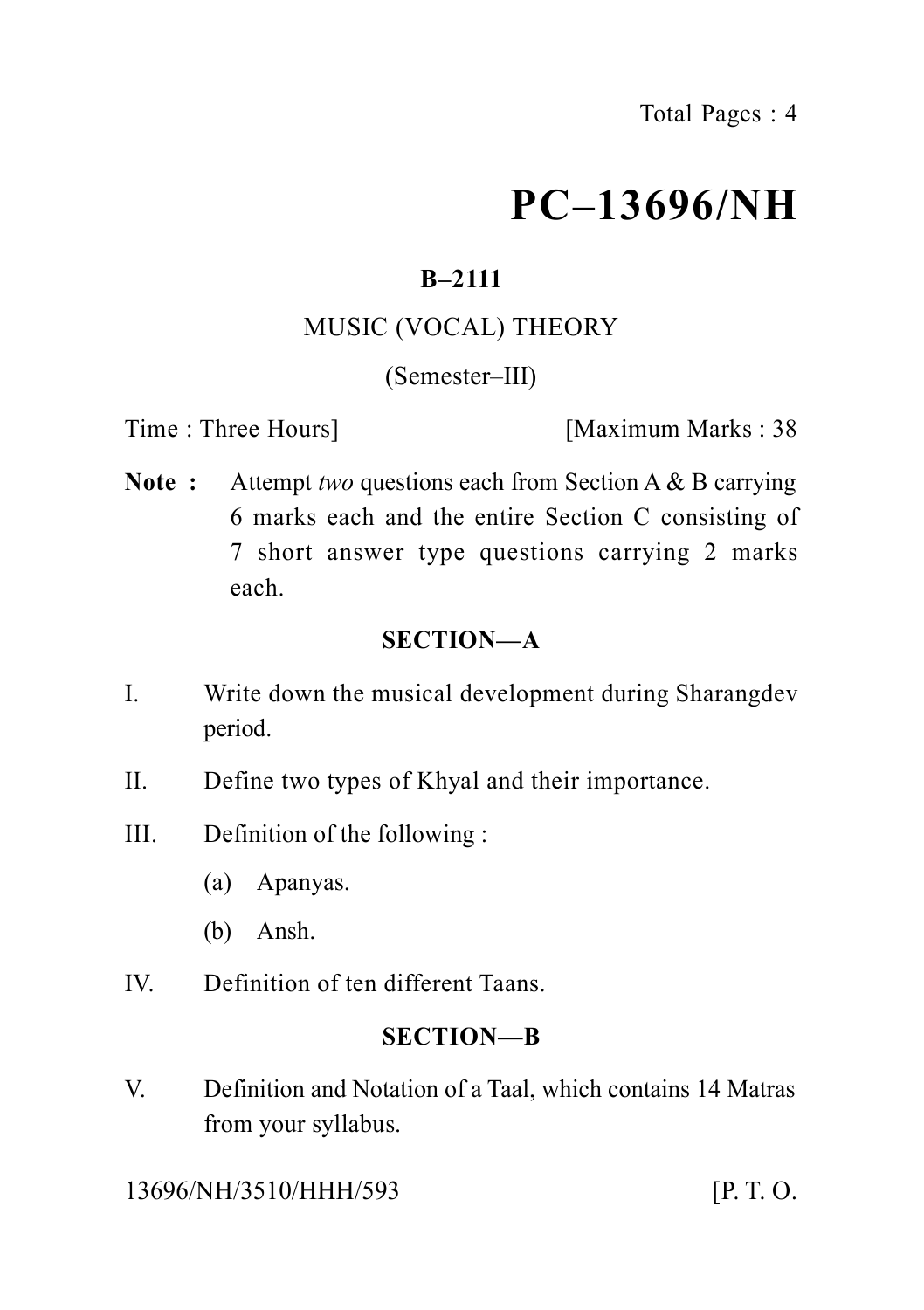- VI. What is Folk Music? Write an essay on Folk Music of Punjab.
- VII. Give the full description of the following Raagas :
	- (a) Bhairav.
	- (b) Chandrakauns.
- VIII. Contribution of Shri Guru Arjan Dev Ji to Gurmat Sangeet.

#### **SECTION—C**

#### **(Compulsory Question)**

- IX. Write brief answer of the following :
	- 1. Who created Fast Khyal?
	- 2. How many Taalis and there in Jhap Taal?
	- 3. Name of two disciples of Ustad Faiyaz Khan.
	- 4. Time of Raag Gunkali.
	- 5. Name the author of 'Sangeet Ratnakar'.
	- 6. Aroh, Avroh of Raag Malkauns.
	- 7. Name of two singing styles of Punjabi Folk.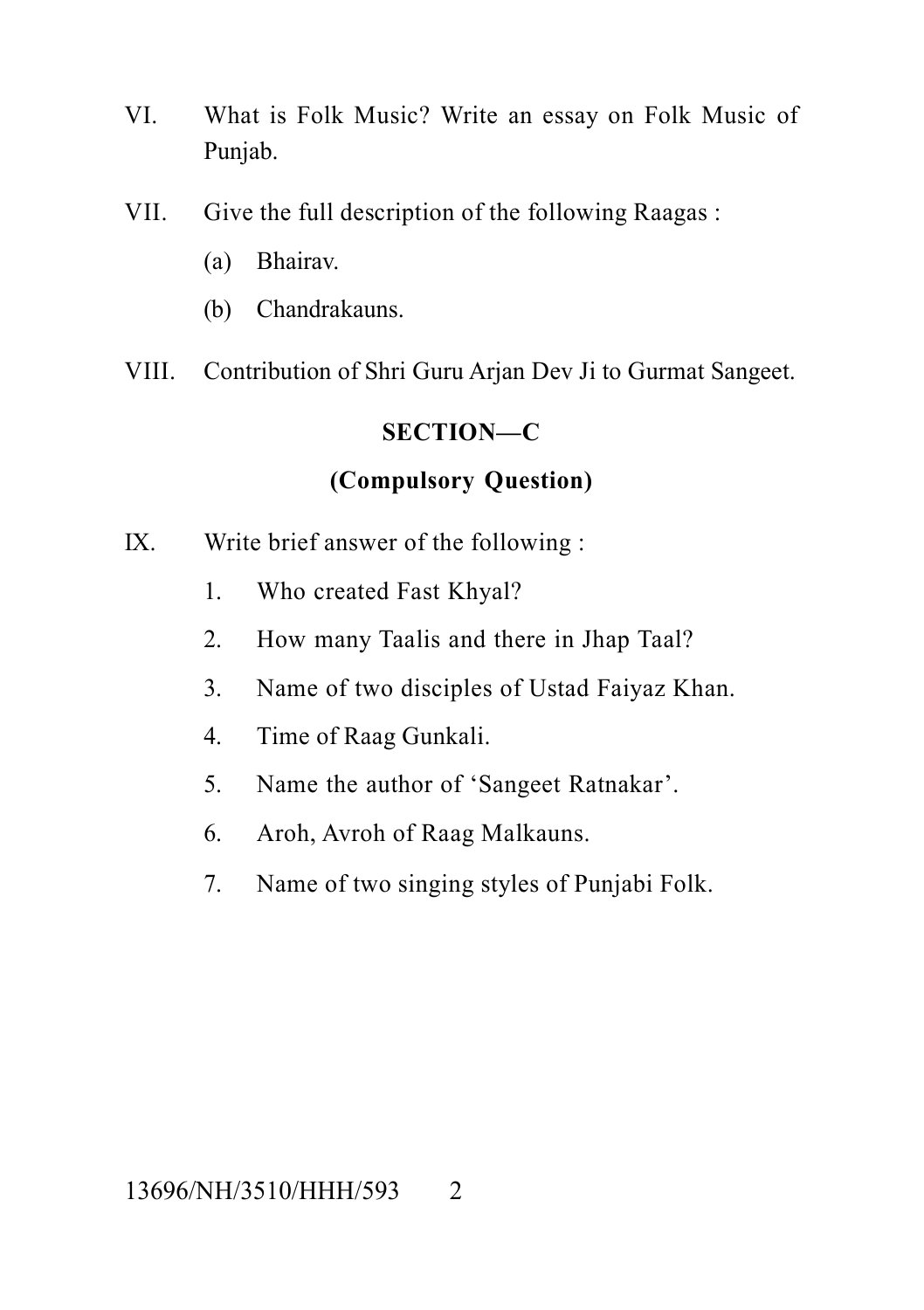PUNJABI VERSION<br>ਨੋਟ : ਭਾਗ A ਅਤੇ B ਵਿਚੋਂ *ਦੋ–ਦੋ* ਪ੍ਰਸ਼ਨ ਕਰੋ। ਹਰੇਕ ਪ੍ਰਸ਼ਨ ਦੇ<br>6 ਅੰਕ ਹਨ। ਭਾਗ C ਸਾਰਾ ਕਰੋ। ਇਸ ਵਿਚ 7 ਸੰਖੇਪ ਉੱਤਰ<br>ਵਾਲੇ ਪਸ਼ਨ 2-2 ਅੰਕਾਂ ਦੇ ਹਨ। PUNJABI VERSION<br>ਭਾਗ A ਅਤੇ B ਵਿਚੋਂ *ਦੋ–ਦੋ* ਪ੍ਰਸ਼ਨ ਕਰੋ। ਹਰੇਕ ਪ੍ਰਸ਼ਨ ਦੇ<br>6 ਅੰਕ ਹਨ। ਭਾਗ C ਸਾਰਾ ਕਰੋ। ਇਸ ਵਿਚ 7 ਸੰਖੇਪ ਉੱਤਰ<br>ਵਾਲੇ ਪ੍ਰਸ਼ਨ 2-2 ਅੰਕਾਂ ਦੇ ਹਨ। **ਨੋਟ :** ਭਾਗ A ਅਤੇ B ਵਿਚੋਂ *ਦੋ–ਦੋ* ਪ੍ਰਸ਼ਨ ਕਰੋ। ਹਰੇਕ ਪ੍ਰਸ਼ਨ ਦੇ<br>6 ਅੰਕ ਹਨ। ਭਾਗ C ਸਾਰਾ ਕਰੋ। ਇਸ ਵਿਚ 7 ਸੰਖੇਪ ਉੱਤਰ<br>ਵਾਲੇ ਪੁਸ਼ਨ 2-2 ਅੰਕਾਂ ਦੇ ਹਨ। ਵਾਲੇ ਪ੍ਰਸ਼ਨ 2-2 ਅੰਕਾਂ ਦੇ ਹਨ।<br>ਭਾਗ—A<br>I. ਸ਼ਾਰੰਗਦੇਵ ਕਾਲ ਦੌਰਾਨ ਸੰਗੀਤਕ ਵਿਕਾਸ ਬਾਰੇ ਚਰਚਾ ਕਰੋ।<br>II. ਖਿਆਲ ਦੀਆਂ ਦੋ ਕਿਸਮਾਂ ਅਤੇ ਉਹਨਾਂ ਦੀ ਮਹੱਤਤਾ ਦੱਸੋ।

#### Bwg**—A**

- **ਭਾਗ—A**<br>I. ਸਾਰੰਗਦੇਵ ਕਾਲ ਦੌਰਾਨ ਸੰਗੀਤਕ ਵਿਕਾਸ ਬਾਰੇ ਚਰਚਾ ਕਰੋ।<br>II. ਬਿਆਲ ਦੀਆਂ ਦੋ ਕਿਸਮਾਂ ਅਤੇ ਉਹਨਾਂ ਦੀ ਮਹੱਤਤਾ ਦੱਸੋ।<br>III. ਹੇਠ ਲਿਖਿਤ ਦੀ ਵਿਆਖਿਆ ਕਰੋ : I. ਸ਼ਾਰੰਗਦੇਵ ਕਾਲ ਦੌਰਾਨ ਸੰਗੀਤਕ ਵਿਕਾਸ ਬਾਰੇ ਚਰਚਾ ਕਰੋ।<br>II. ਖਿਆਲ ਦੀਆਂ ਦੋ ਕਿਸਮਾਂ ਅਤੇ ਉਹਨਾਂ ਦੀ ਮਹੱਤਤਾ ਦੱਸੋ।<br>III ਹੇਨ ਲਿਖਿਤ ਦੀ ਵਿਆਖਿਆ ਕਰੋ :
- 
- III. ਹੇਠ ਲਿਖਿਤ ਦੀ ਵਿਆਖਿਆ ਕਰੋ :<br>(a) ਅਪਨਿਆਸ।<br>(b) ਅੰਸ਼।<br>IV ਤਾਨ ਦੀਆਂ ਦਸ ਕਿਸਮਾਂ ਲਿਖੋ।
	- $(a)$  ਅਪਨਿਆਸ।
	-
- <sub>(a)</sub> ਅਪਨਿਆਸ।<br>(b) ਅੰਸ਼।<br>IV. ਤਾਨ ਦੀਆਂ ਦਸ ਕਿਸਮਾਂ ਲਿਖੋ।<br>**ਭਾਗ—B**

#### Bwg**—B**

- IV. ਤਾਨ ਦੀਆਂ ਦਸ ਕਿਸਮਾਂ ਲਿਖੋ।<br>**ਭਾਗ—B<br>V. ਆ**ਪਣੇ ਪਾਠਕ੍ਰਮ ਦੀ 14 ਮਾਤਰਾਵਾਂ ਦੀ ਤਾਲ ਦਾ ਵਿਵਰਣ ਅਤੇ<br>ਨੋਟੇਸ਼ਨ ਲਿਖੋ।<br>ਪਾ. ਕੋਰ ਪੰਜੀ ਕੀ <sup>ਉੱਤੇ ਅ</sup>ਤਿਆ ਹੈ ਹੋਰ ਪੰਜੀ ਕੀ ਪਾਈ ਕੀ ਪੰਜੀ ਹੈ। ਆਪਣੇ ਪਾਠਕ੍ਰਮ ਦੀ 14 ਮਾਤਰਾਵਾਂ ਦੀ ਤਾਲ ਦਾ ਵਿਵਰਣ ਅਤੇ<br>ਨੋਟੇਸ਼ਨ ਲਿਖੋ।<br>ਲੋਕ ਸੰਗੀਤ ਕੀ ਹੈ? ਪੰਜਾਬ ਦੇ ਲੋਕ ਸੰਗੀਤ ੳਪਰ ਨਿਬੰਧ ਲਿਖੋ। V. ਅਾਪਣੇ ਪਾਠਕ੍ਰਮ ਦੀ 14 ਮਾਤਰਾਵਾਂ ਦੀ ਤਾਲ ਦਾ ਵਿਵਰਣ ਅਤੇ<br>ਨੋਟੇਸ਼ਨ ਲਿਖੋ।<br>VI. ਲੋਕ ਸੰਗੀਤ ਕੀ ਹੈ? ਪੰਜਾਬ ਦੇ ਲੋਕ ਸੰਗੀਤ ਉਪਰ ਨਿਬੰਧ ਲਿਖੋ।<br>VII. ਆਪਣੇ ਪਾਠਕ੍ਰਮ ਦੇ ਹੇਠ ਲਿਖਿਆਂ ਰਾਗਾਂ ਦੀ ਪੂਰੀ ਜਾਣਕਾਰੀ
- 
- ਨੋਟੇਸ਼ਨ ਲਿਖੋ।<br>VI. ਲੋਕ ਸੰਗੀਤ ਕੀ ਹੈ? ਪੰਜਾਬ ਦੇ ਲੋਕ ਸੰਗੀਤ ਉਪਰ ਨਿਬੰਧ ਲਿਖੋ।<br>VII. ਆਪਣੇ ਪਾਠਕ੍ਰਮ ਦੇ ਹੇਠ ਲਿਖਿਆਂ ਰਾਗਾਂ ਦੀ ਪੂਰੀ ਜਾਣਕਾਰੀ<br>ਦਿਓ : ਜ਼ਿਓ $\cdot$ ਆਪਣੇ ਪਾਠਕ੍ਰਮ ਦੇ ਹੇਠ ਲਿਖਿਾ<br>ਦਿਓ :<br><sub>(a)</sub> ਭੈਰਵ।<br><sub>(b)</sub> ਚੰਦਰਕੌਂਸ। ਦਿਓ :<br>(a) ਭੈਰਵ।<br>(b) ਚੰਦਰਕੌਂਸ।<br>NH/3510/HHH/593 3
	-
	-

#### 13696/NH/3510/HHH/593 3 [P. T. O.